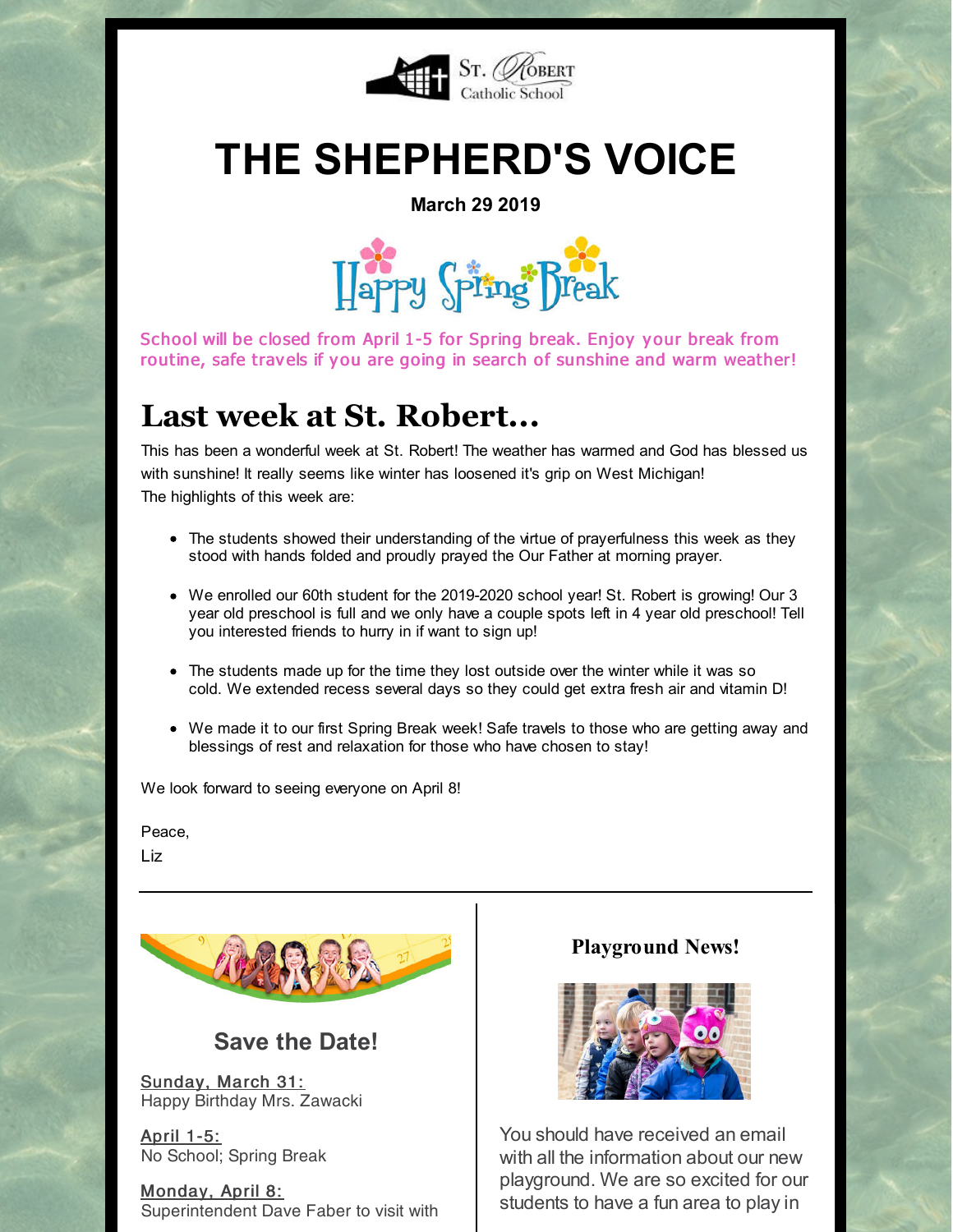parents at 2:45 pm. -School Board Mtg. 7:00 pm

Friday, April 19: No School; Good Friday

Monday, April 22: No School; Easter Monday

Saturday, April 27: Family Movie & Pizza Night 5:30-8 pm

and our teachers an area to have outside learning labs in. Please consider donating to this cause at our **[GoFundMe](https://www.gofundme.com/st-robert-playground-project-phase-1)** page or help at our community build day on Saturday, May 18th!

**Playground [Information](https://files.constantcontact.com/d6018a1b201/a6a8c923-c99b-4996-b587-7bdb94eed7a9.pdf) Here!**

## **Refer a Family**

Earn \$50 dollars off your 2019-20 school tuition for

all referrals to St. Robert School who enroll with us for fall 2019! Please contact Liz Peters with any questions.

Congratulations to the following families who have already earned \$50 off tuition for their referral:

• The Gorham Family





**of**

**Coins For Kids**

Principal Peters,

**March Dimes** Thank you so much for allowing St. Robert to participate in the Coins for Kids drive during Catholic Schools Week. What a couple of weeks we had with all the cancellations. God is good though! Thank you for sticking it out. St. Robert was able to raise \$**426.92**! Your generosity helped get the total amount raised from all the schools to \$19,054.52!

The money raised will go toward outreach for Grand Rapids Right to Life as well as help 5 local pro-life pregnancy centers! The efforts of all the students and faculty are greatly appreciated!

For the Cause of Life, **Thomas** 

Thomas Lawrence Pro-life Ambassador Grand Rapids Right to Life

Our Mission at St. Robert Catholic School is to provide a premier Catholic education that empowers everystudent to develop into the individual God created him/her to be. Our culture is designed to nurture each student's relationship with Christ through a STEM based education."

#### [www.strobertschoolada.org](http://strobertschoolada.org)